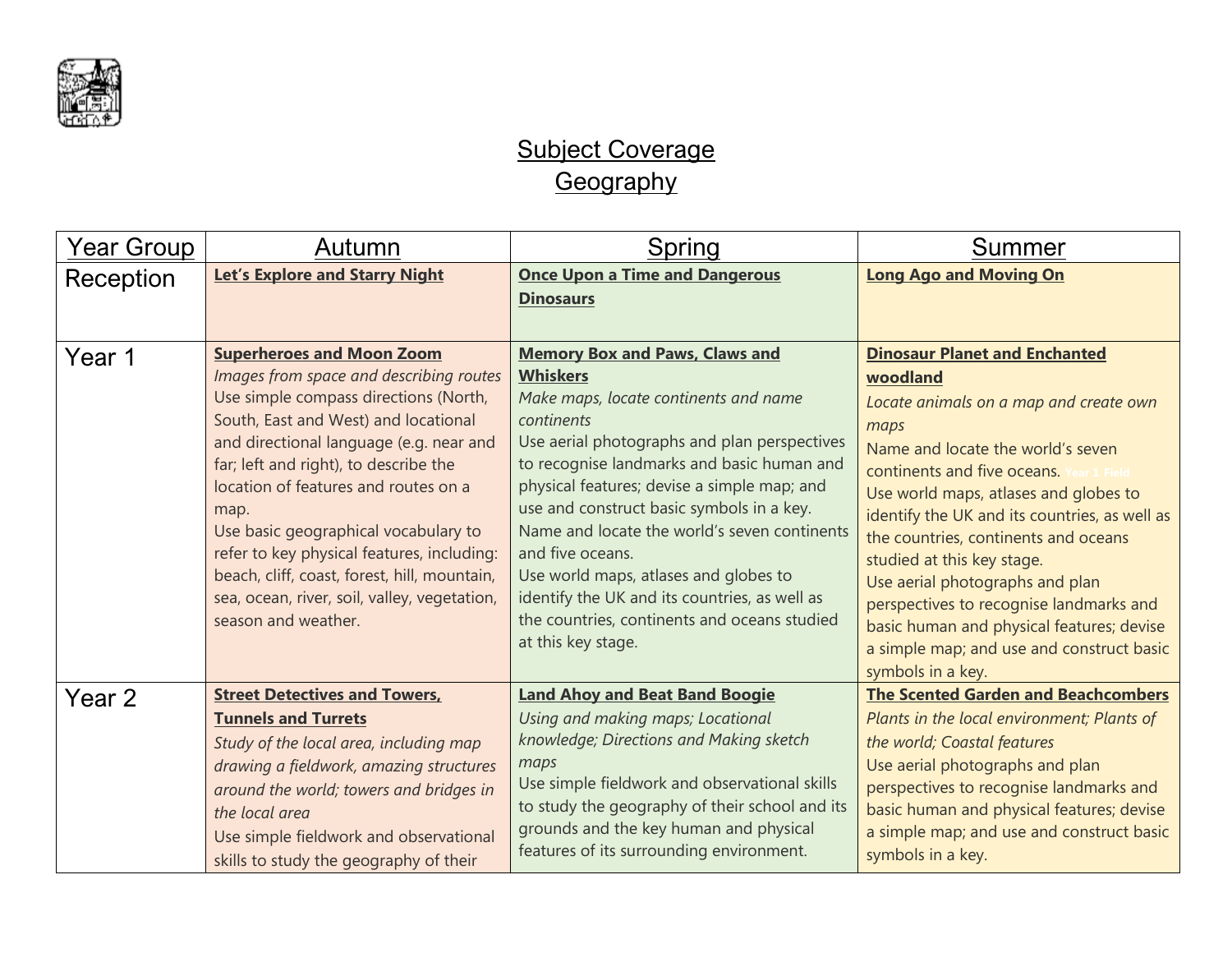|        | school and its grounds and the key<br>human and physical features of its<br>surrounding environment.<br>Use aerial photographs and plan<br>perspectives to recognise landmarks<br>and basic human and physical features;<br>devise a simple map; and use and<br>construct basic symbols in a key.<br>Understand the processes that give rise<br>to key physical and human<br>geographical features of the world, how<br>these are interdependent and how they<br>bring about spatial variation and<br>change over time.<br>Use basic geographical vocabulary to<br>refer to key human features, including:<br>city, town, village, factory, farm, house,<br>office, port, harbour and shop.<br>Use simple fieldwork and observational<br>skills to study the geography of their<br>school and its grounds and the key<br>human and physical features of its<br>surrounding environment.<br>Understand geographical similarities<br>and differences through studying the<br>human and physical geography of a<br>small area of the UK, and of a small<br>area in a contrasting non-European<br>country.<br><b>Urban Pioneers and Tribal Tales</b> | Name and locate the world's seven continents<br>and five oceans.<br>Name, locate and identify characteristics of<br>the four countries and capital cities of the UK<br>and its surrounding seas.<br>Use world maps, atlases and globes to<br>identify the UK and its countries, as well as<br>the countries, continents and oceans studied<br>at this key stage.<br>Identify seasonal and daily weather patterns<br>in the UK and the location of hot and cold<br>areas of the world in relation to the Equator<br>and the North and South Poles.<br>Develop contextual knowledge of the<br>location of globally significant places - both<br>terrestrial and marine - including their<br>defining physical and human characteristics<br>and how these provide a geographical<br>context for understanding the actions of<br>processes.<br>Use aerial photographs and plan perspectives<br>to recognise landmarks and basic human and<br>physical features; devise a simple map; and<br>use and construct basic symbols in a key.<br><b>Scrumdiddlyumptious and Flow</b> | Understand geographical similarities and<br>differences through studying the human<br>and physical geography of a small area of<br>the UK, and of a small area in a<br>contrasting non-European country.<br>Use basic geographical vocabulary to refer<br>to key physical features, including: beach,<br>cliff, coast, forest, hill, mountain, sea,<br>ocean, river, soil, valley, vegetation, season<br>and weather.<br><b>Heroes and Villains and Mighty Metals</b> |
|--------|--------------------------------------------------------------------------------------------------------------------------------------------------------------------------------------------------------------------------------------------------------------------------------------------------------------------------------------------------------------------------------------------------------------------------------------------------------------------------------------------------------------------------------------------------------------------------------------------------------------------------------------------------------------------------------------------------------------------------------------------------------------------------------------------------------------------------------------------------------------------------------------------------------------------------------------------------------------------------------------------------------------------------------------------------------------------------------------------------------------------------------------------------|--------------------------------------------------------------------------------------------------------------------------------------------------------------------------------------------------------------------------------------------------------------------------------------------------------------------------------------------------------------------------------------------------------------------------------------------------------------------------------------------------------------------------------------------------------------------------------------------------------------------------------------------------------------------------------------------------------------------------------------------------------------------------------------------------------------------------------------------------------------------------------------------------------------------------------------------------------------------------------------------------------------------------------------------------------------------------|-----------------------------------------------------------------------------------------------------------------------------------------------------------------------------------------------------------------------------------------------------------------------------------------------------------------------------------------------------------------------------------------------------------------------------------------------------------------------|
| Year 3 | Fieldwork; Human and physical<br>geography; Using maps and aerial<br>images<br>Use fieldwork to observe, measure,<br>record and present the human and                                                                                                                                                                                                                                                                                                                                                                                                                                                                                                                                                                                                                                                                                                                                                                                                                                                                                                                                                                                            | Food miles and fair trade; Using maps;<br>Fieldwork; Water cycle; Human and physical<br>geography; Rivers of the world; Counties and<br>cities of the UK                                                                                                                                                                                                                                                                                                                                                                                                                                                                                                                                                                                                                                                                                                                                                                                                                                                                                                                 | None this half term                                                                                                                                                                                                                                                                                                                                                                                                                                                   |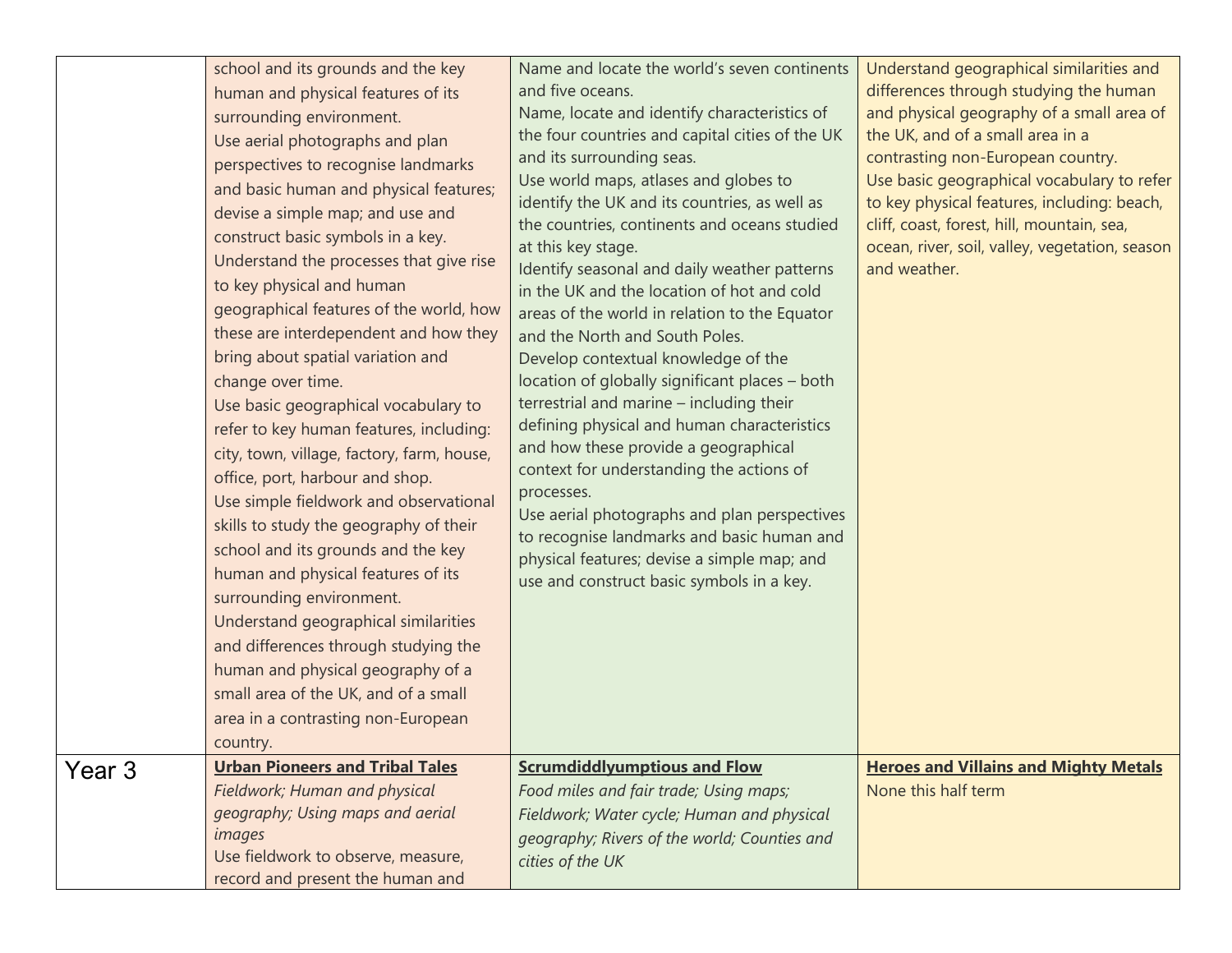| physical features in the local area using    | Use maps, atlases, globes and                  |                                           |
|----------------------------------------------|------------------------------------------------|-------------------------------------------|
| a range of methods, including sketch         | digital/computer mapping to locate countries   |                                           |
| maps, plans and graphs, and digital          | and describe features studied.                 |                                           |
| technologies.                                | Are competent in the geographical skills       |                                           |
| se four-figure grid references to            | needed to: collect, analyse and communicate    |                                           |
| describe the location of objects and         | with a range of data gathered through          |                                           |
| places on a simple map                       | experiences of fieldwork that deepen their     |                                           |
| Use maps, atlases, globes and                | understanding of geographical processes;       |                                           |
| digital/computer mapping to locate           | interpret a range of sources of geographical   |                                           |
| countries and describe features studied.     | information, including maps, diagrams,         |                                           |
| Describe and understand key aspects of       | globes, aerial photographs and Geographical    |                                           |
| human geography, including: types of         | Information Systems (GIS); communicate         |                                           |
| settlement and land use, economic            | geographical information in a variety of ways, |                                           |
| activity including trade links, and the      | including through maps, numerical and          |                                           |
| distribution of natural resources            | quantitative skills and writing at length.     |                                           |
| including energy, food, minerals and         | Use fieldwork to observe, measure, record      |                                           |
| water.                                       | and present the human and physical features    |                                           |
|                                              | in the local area using a range of methods,    |                                           |
|                                              | including sketch maps, plans and graphs, and   |                                           |
|                                              | digital technologies.                          |                                           |
|                                              | Identify the position and significance of      |                                           |
|                                              | latitude, longitude, Equator, Northern         |                                           |
|                                              | Hemisphere, Southern Hemisphere, the           |                                           |
|                                              | Tropics of Cancer and Capricorn, Arctic and    |                                           |
|                                              | Antarctic Circle, the Prime/Greenwich          |                                           |
|                                              | Meridian and time zones (including day and     |                                           |
|                                              | night).                                        |                                           |
|                                              | Describe and understand key aspects of         |                                           |
|                                              | human geography, including: types of           |                                           |
|                                              | settlement and land use, economic activity     |                                           |
|                                              | including trade links, and the distribution of |                                           |
|                                              | natural resources including energy, food,      |                                           |
|                                              | minerals and water.                            |                                           |
| <b>Lam Warrior and Road Trip USA</b>         | <b>Burps, Bottoms and Bile and Playlist</b>    | <b>Blue Abyss and Potions</b>             |
| Year 4<br>Comparing Britain and Italy; Using | None this half term                            | Seas and oceans of the world; The Great   |
| maps; Locational knowledge; Human            |                                                | <b>Barrier Reef; Environmental issues</b> |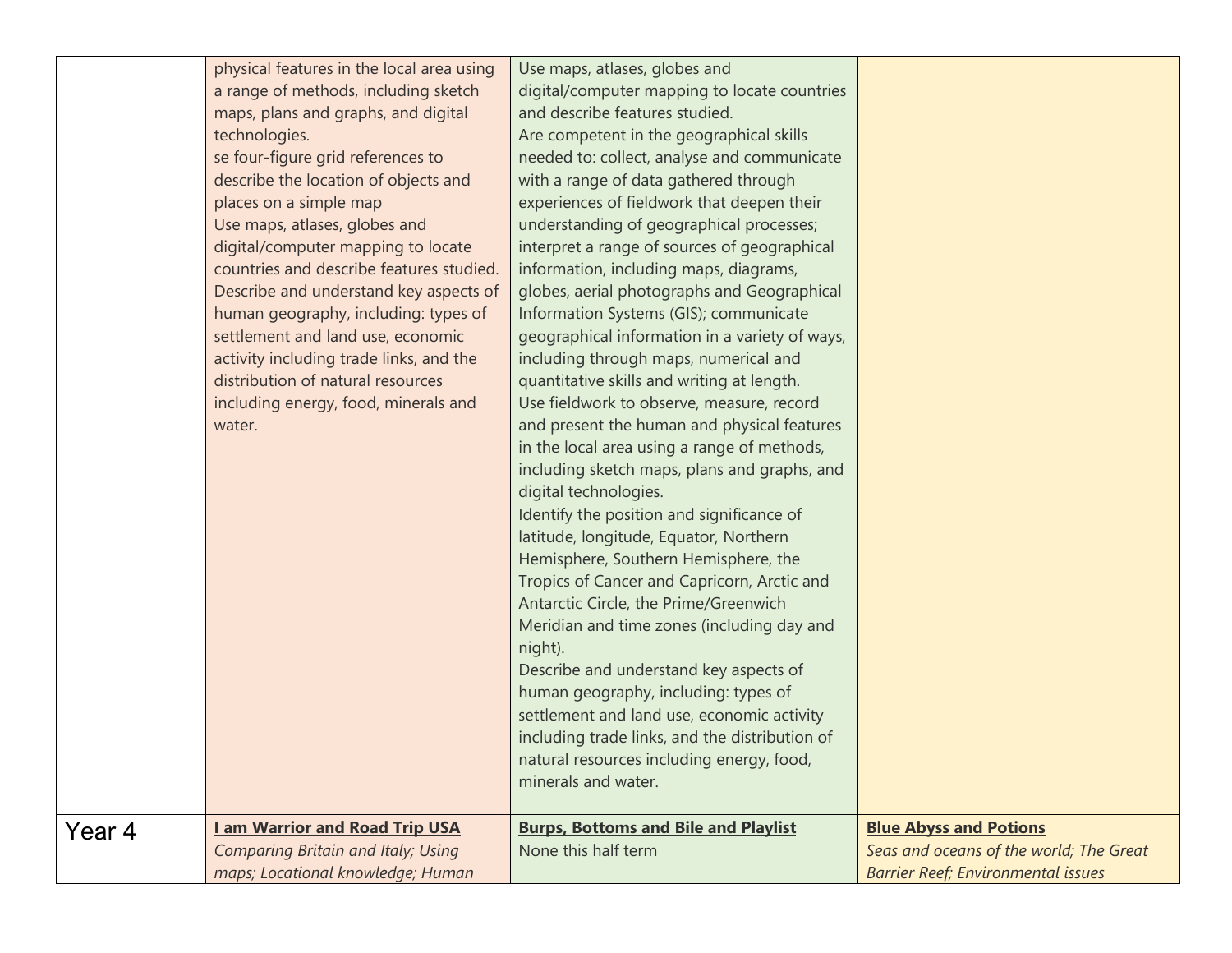*and physical geography Using world and US maps; Human and physical geography*

Use maps, atlases, globes and digital/computer mapping to locate countries and describe features studied. Study and draw conclusions about places and geographical features using a range of geographical resources, including maps, atlases, globes and digital mapping.

Understand geographical similarities and differences through the study of human and physical geography of a region of the United Kingdom, a region in a European country, and a region within North or South America. Describe and understand key aspects of human geography, including: types of settlement and land use, economic activity including trade links, and the distribution of natural resources including energy, food, minerals and water.

Describe a range of human features and their location and explain how they are interconnected.

Use maps, atlases, globes and digital/computer mapping to locate countries and describe features studied. Study and draw conclusions about places and geographical features using a range of geographical resources, including maps, atlases, globes and digital mapping Locate the world's countries, using maps to focus on Europe (including the Identify the position and significance of latitude, longitude, Equator, Northern Hemisphere, Southern Hemisphere, the Tropics of Cancer and Capricorn, Arctic and Antarctic Circle, the Prime/Greenwich Meridian and time zones (including day and night).

Use maps, atlases, globes and digital/computer mapping to locate countries and describe features studied. Study and draw conclusions about places and geographical features using a range of geographical resources, including maps, atlases, globes and digital mapping. Investigate a geographical hypothesis using a range of fieldwork techniques.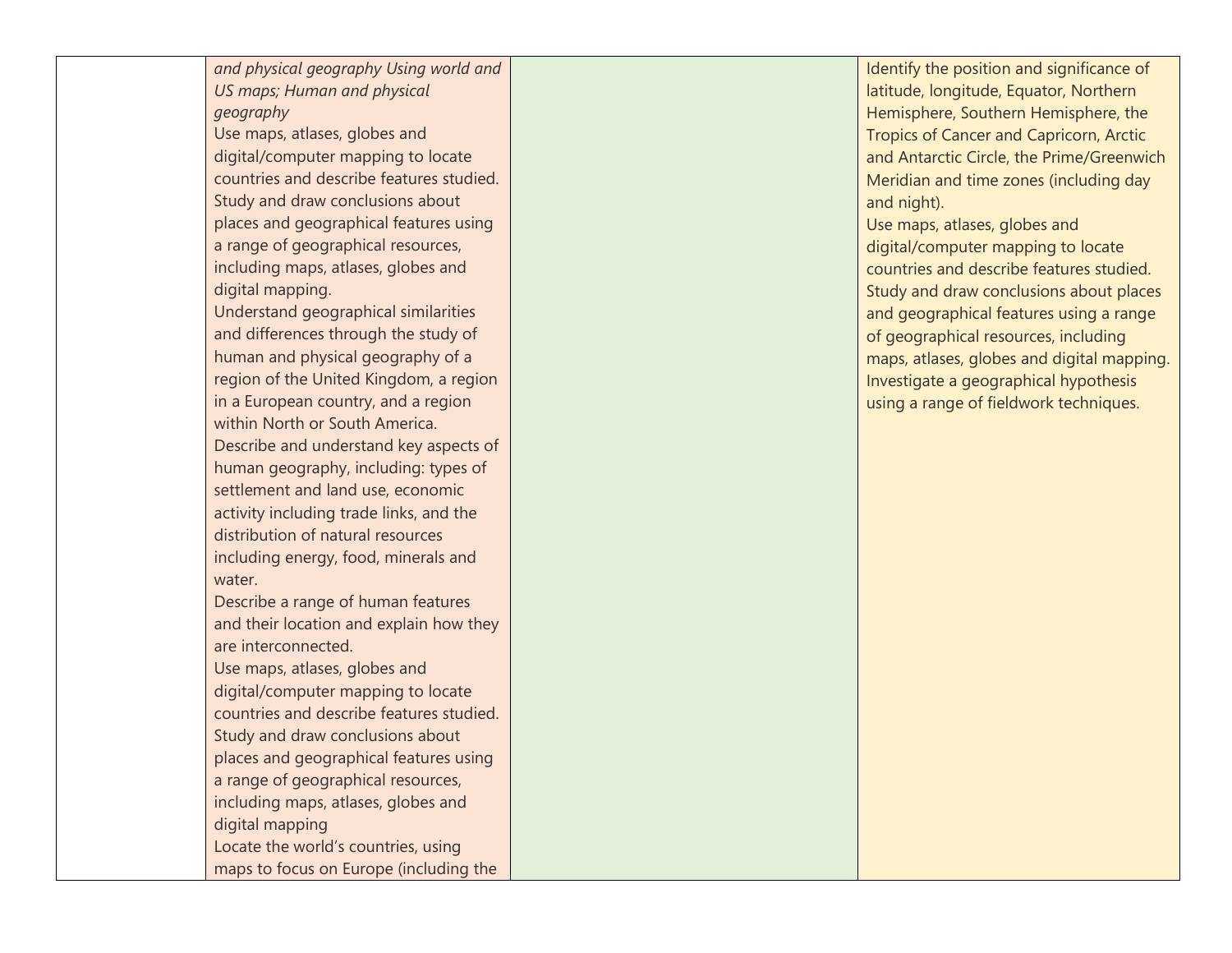|        | location of Russia) and North and South<br>America, concentrating on their<br>environmental regions, key physical and<br>human characteristics, countries, and<br>major cities.<br>Identify the position and significance of<br>latitude, longitude, Equator, Northern<br>Hemisphere, Southern Hemisphere, the<br>Tropics of Cancer and Capricorn, Arctic<br>and Antarctic Circle, the<br>Prime/Greenwich Meridian and time<br>zones (including day and night).<br>Understand geographical similarities<br>and differences through the study of<br>human and physical geography of a<br>region of the United Kingdom, a region<br>in a European country, and a region<br>within North or South America. |                                                                                                                                                                                                                                                                                                                                                                                                                                                                                                                                                                                                                                                           |                                                                                                                                                                                                                                                                                                                                                                                                                                                                                                                                                                                                                                                                                  |
|--------|---------------------------------------------------------------------------------------------------------------------------------------------------------------------------------------------------------------------------------------------------------------------------------------------------------------------------------------------------------------------------------------------------------------------------------------------------------------------------------------------------------------------------------------------------------------------------------------------------------------------------------------------------------------------------------------------------------|-----------------------------------------------------------------------------------------------------------------------------------------------------------------------------------------------------------------------------------------------------------------------------------------------------------------------------------------------------------------------------------------------------------------------------------------------------------------------------------------------------------------------------------------------------------------------------------------------------------------------------------------------------------|----------------------------------------------------------------------------------------------------------------------------------------------------------------------------------------------------------------------------------------------------------------------------------------------------------------------------------------------------------------------------------------------------------------------------------------------------------------------------------------------------------------------------------------------------------------------------------------------------------------------------------------------------------------------------------|
| Year 5 | <b>Stargazers and Off with her Head</b><br>Locating physical features<br>Maps<br>Understand the processes that give rise<br>to key physical and human<br>geographical features of the world, how<br>these are interdependent and how they<br>bring about spatial variation and<br>change over time.<br>Use maps, atlases, globes and<br>digital/computer mapping to locate<br>countries and describe features studied.                                                                                                                                                                                                                                                                                  | <b>Alchemy Island and Pharaohs</b><br>Map reading; Using coordinates; Human and<br>physical features<br>Human and physical features of Egypt; The<br>River Nile; Tourism<br>Understand the processes that give rise to key<br>physical and human geographical features of<br>the world, how these are interdependent and<br>how they bring about spatial variation and<br>change over time.<br>Use maps, atlases, globes and<br>digital/computer mapping to locate countries<br>and describe features studied.<br>Use fieldwork to observe, measure, record<br>and present the human and physical features<br>in the local area using a range of methods, | <b>Beast Creator and Scream Machine</b><br><b>Fieldwork; Contrasting locations</b><br>Theme parks<br>Use maps, atlases, globes and<br>digital/computer mapping to locate<br>countries and describe features studied.<br>Use fieldwork to observe, measure, record<br>and present the human and physical<br>features in the local area using a range of<br>methods, including sketch maps, plans<br>and graphs, and digital technologies.<br>Understand geographical similarities and<br>differences through the study of human<br>and physical geography of a region of the<br>United Kingdom, a region in a European<br>country, and a region within North or<br>South America. |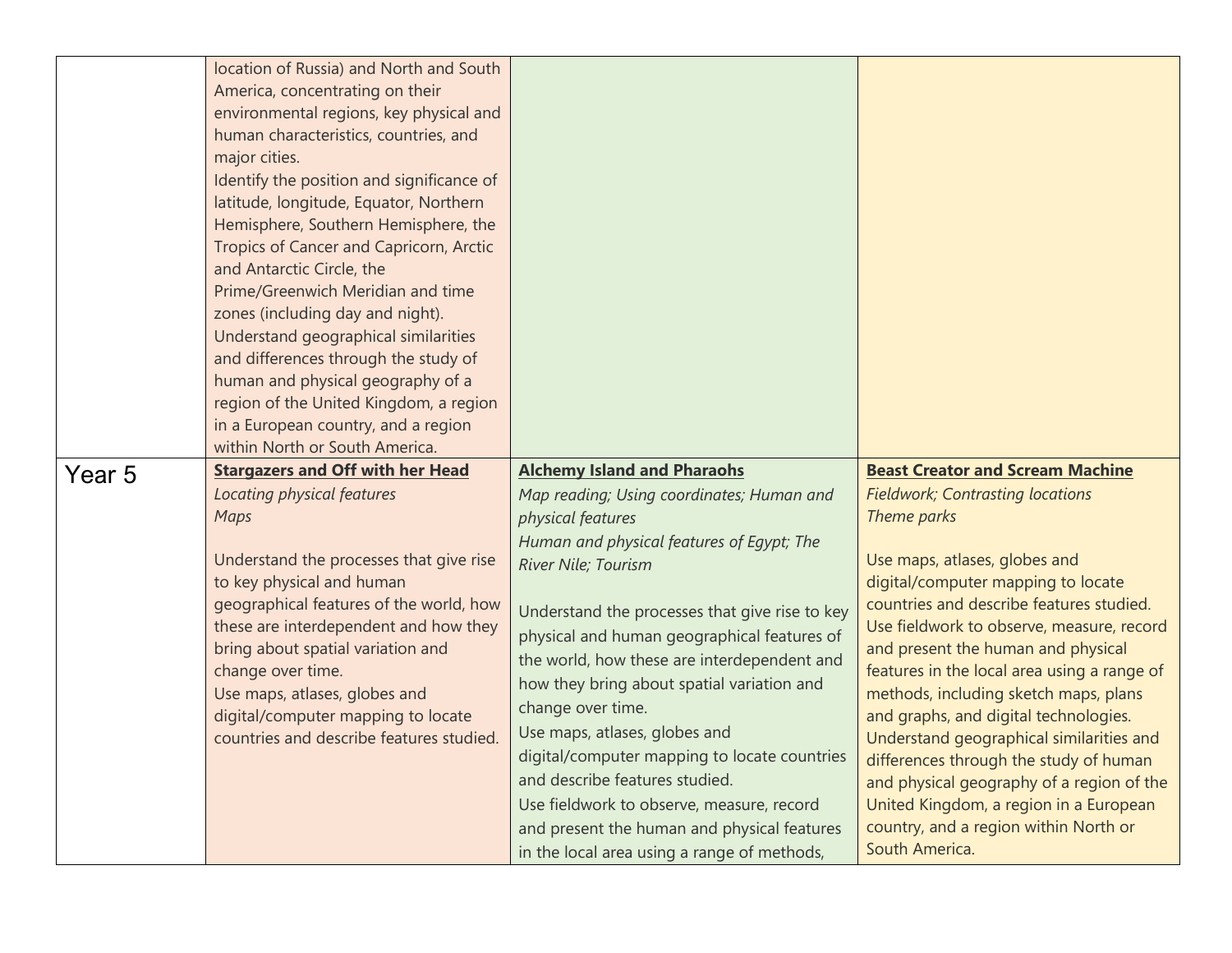|        |                                                                                                                                                                                                                                                                                                        | including sketch maps, plans and graphs, and<br>digital technologies.<br>Locate the world's countries, using maps to<br>focus on Europe (including the location of<br>Russia) and North and South America,<br>concentrating on their environmental regions,<br>key physical and human characteristics,<br>countries, and major cities.<br>Use the eight points of a compass, four and<br>six-figure grid references, symbols and key<br>(including the use of Ordnance Survey maps)<br>to build their knowledge of the United<br>Kingdom and the wider world.                                                                                                                                                                                                                                     | Describe and understand key aspects of<br>physical geography, including: climate<br>zones, biomes and vegetation belts, rivers,<br>mountains, volcanoes and earthquakes,<br>and the water cycle.                                                                                                                                                                                                                                                                                                                                                                                                                                                                                                                                                           |
|--------|--------------------------------------------------------------------------------------------------------------------------------------------------------------------------------------------------------------------------------------------------------------------------------------------------------|---------------------------------------------------------------------------------------------------------------------------------------------------------------------------------------------------------------------------------------------------------------------------------------------------------------------------------------------------------------------------------------------------------------------------------------------------------------------------------------------------------------------------------------------------------------------------------------------------------------------------------------------------------------------------------------------------------------------------------------------------------------------------------------------------|------------------------------------------------------------------------------------------------------------------------------------------------------------------------------------------------------------------------------------------------------------------------------------------------------------------------------------------------------------------------------------------------------------------------------------------------------------------------------------------------------------------------------------------------------------------------------------------------------------------------------------------------------------------------------------------------------------------------------------------------------------|
| Year 6 | <b>Child's War and Tomorrow's World</b><br>Human geography; Cities of the UK<br>Use the eight points of a compass, four<br>and six-figure grid references, symbols<br>and key (including the use of Ordnance<br>Survey maps) to build their knowledge<br>of the United Kingdom and the wider<br>world. | <b>ID and Frozen Kingdom</b><br>Community<br>Features of the polar regions<br>Understand the processes that give rise to key<br>physical and human geographical features of<br>the world, how these are interdependent and<br>how they bring about spatial variation and<br>change over time.<br>Use fieldwork to observe, measure, record<br>and present the human and physical features<br>in the local area using a range of methods,<br>including sketch maps, plans and graphs, and<br>digital technologies.<br>Identify the position and significance of<br>latitude, longitude, Equator, Northern<br>Hemisphere, Southern Hemisphere, the<br>Tropics of Cancer and Capricorn, Arctic and<br>Antarctic Circle, the Prime/Greenwich<br>Meridian and time zones (including day and<br>night). | <b>Gallery Rebels and Hola Mexico</b><br>Locational knowledge<br>Maps; Human and physical geography of<br>Mexico<br>Use maps, atlases, globes and<br>digital/computer mapping to locate<br>countries and describe features studied<br>Identify the position and significance of<br>latitude, longitude, Equator, Northern<br>Hemisphere, Southern Hemisphere, the<br>Tropics of Cancer and Capricorn, Arctic<br>and Antarctic Circle, the Prime/Greenwich<br>Meridian and time zones (including day<br>and night).<br>Understand geographical similarities and<br>differences through the study of human<br>and physical geography of a region of the<br>United Kingdom, a region in a European<br>country, and a region within North or<br>South America. |